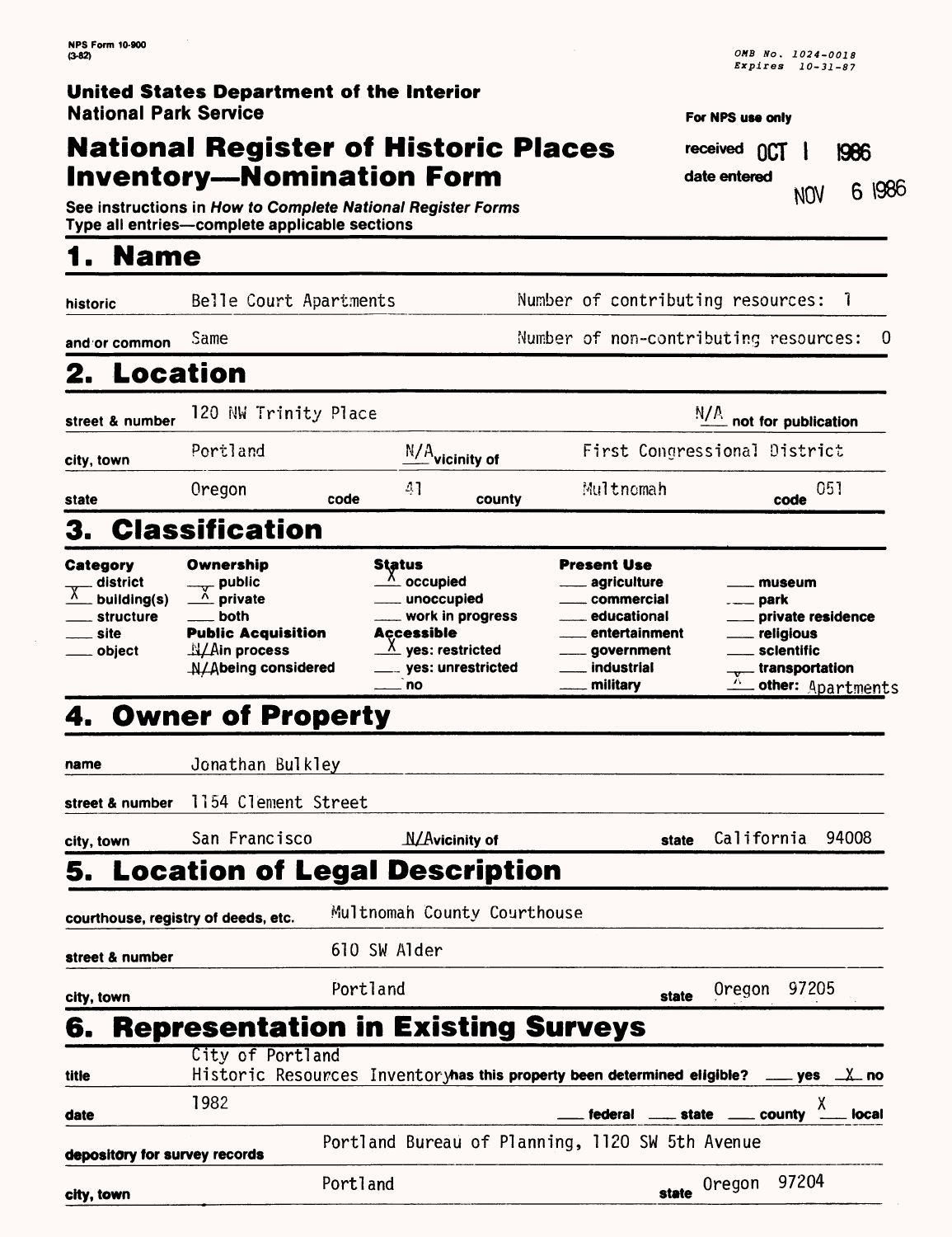# **7. Description**

| <b>Condition</b>       |                                                | <b>Check one</b>       |
|------------------------|------------------------------------------------|------------------------|
| <u>__</u> __ excellent | deteriorated                                   | <u>__</u> __ unaltered |
| $\lambda$ good         | ruins<br>د ايا د<br><b>Electric Linexposed</b> | $\perp$ altered        |

Check one  $X$  original site  $N/A$ 

moved date

#### **Describe the present and original (if known) physical appearance**

The Belle Court Apartment Building was built in 1912. It was designed in the Jacobethan style by noted Oregon architect Ell is Fuller Lawrence. The building is constructed of brick and hollow tile and rises four stories in height atop  $\mathsf{a}\vert$ full basement. The building is symmetrically composed in its elevations and its mass is e\$sentially a U-shaped configuration having its central entry in the recess, which is planted as a forecourt. The building is finely detailed and features an elaborately framed entrance, oriels, or projecting window bays, thick stone mull ions, tapestry brick exterior facing, and cast stone ornament and stone moldings which provide contrasting accents against the red brick.

Belle Court was one of several first class apartment building\$ constructed in the Nob Hill district of Northwest Portland. Such buildings were designed for the affluent city-dweller and were constructed using the most up-to-date fire-proofing innovations and modern conveniences. The Belle Court has served its original purpose to the present day in good repair, and the building has retained its integrity to a remarkable degree.

The building is located in the SE Sec. 33, I. IN., R. IE.,  $W_t$ Lots 8 through 11, Block 277, Couch's Addition to Portland, Situated on a rise of land, the building faces south, with it\$ long axis oriented east/west. It is enhanced by a well-tended lawn which is defined by a laurel hedge on the west, a wooden fence on the east, and a row of poplars at the lower, southerly end of the property. M., and it is occupies Multnomah County, Oregon.

When the immediate neighborhood was platted, the block occupied by Belle Court and several blocks to the west were made double-sized blocks measuring 200' x 400' to "provide a spacious setting for noble and patrician residences." (Portland Names, pg. 26) Some of Portland's finest old mansions are located in the district. Burnside Street is the closest major arterial, and it is less that one block south of Belle Court. Trinity Episcopal Church is the centerpiece of the neighborhood. It was "the city's most socially prominent house of worship." (E. Kimbark MacColl, 1976, p. 29) Trinity Episcopal Church is located on the same block as that which the Belle Court Apartment Building occupies. The church is on the adjoining parcel to the north. In fact, it was Trimity Episcopal Church which sold the lots which Belle Court now occupies to developers in'l910.

### Basic Shape

The basic configuration of the building is U-shaped. The wings project southward to  $\mathop{\mathtt{create}}$  the entry forecourt. Perimeter dimensions measured from the north  $\mathop{i}$ nd east elevations are 92 by 79 feet. The wings of the south facade measure 27' 4" in width, and the forecourt measures 35 ft. Rising to a height of approximately 50 feet to the top of the parapet, the building encloses four stories as well as a basement. Apparently, an identical, four-story volume was to have been constructed in mirror-image fashion directly south of the existing building, on the undeveloped portion of the property, but the planned second phase was never realized.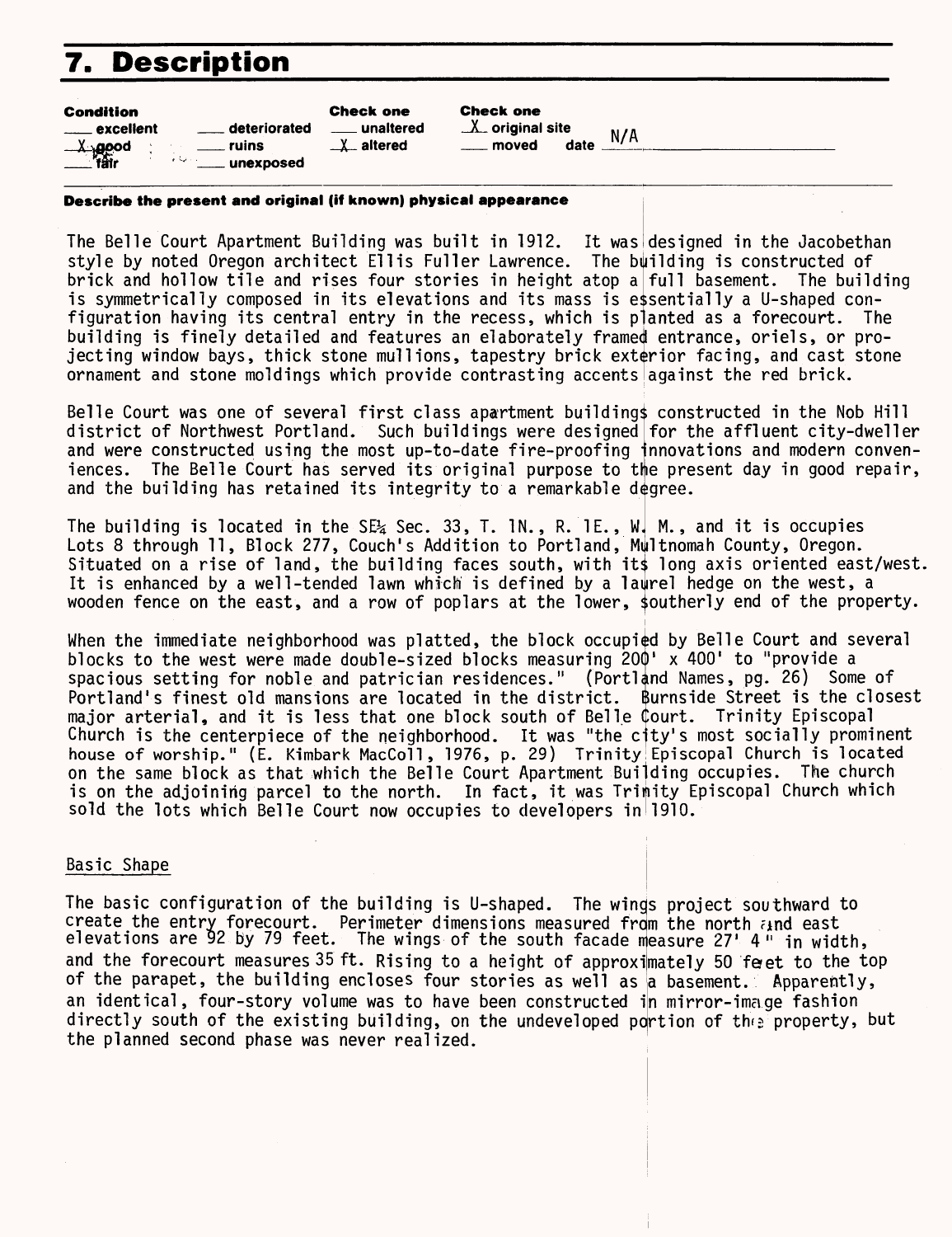# **National Register of Historic Places Inventory — Nomination Form**

**Continuation sheet** Belle Court Apartments **Item number 7** Page



**Structure** 

A continuous reinforced concrete base supports the "structural tile" wall construction. The exterior, ground level wall of concrete is finished with vertically striated "Sterling Stone" made by Timos— Crese & Co. The south and west elevations, i.e. the facade and street elevations, are faced with the "best selected, common red brick" with a raked joint according to the architects specifications. Common brick is used on the north and east elevations which were obscured from view by neighboring buildings when the apartments were first constructed. It is also found in the behind the brick facing, in the walls, and in all chimney flues.

Exterior brick walls provide the support for the interior woadjoist floor system composed primarily of  $2 \times 14$  joists placed ten inches on center varying to 12 to 14 inches on center on the upper floors. The joist system is internally supported by a grid of columns. Window lintels are made of concrete using metal hangers to attach the cast-stone trim.

Concealed from the ground level by a castellated brick parapet, the apartment roof is basically flat with a system of valleys and ridges to channel water into drains. A bathroom ventilation shaft provides air to the windowless bathroom units in the northeast section of the building.

#### **EXTERIOR**

The basic organization of the exterior walls intended the south and west facades to be viewed publicly. These two elevations are finely articulated and ornamented in the Jacobethan style; the north and east elevations are plain and faced with common brick.

The south and west public facades make full use of the Jacobethan style, implementing characteristic elements such as oriel bays, polygonal bay windows, bays using stone mull ions, and the body of the building consisting of rough "tapestry brick" trimmed by a. light colored cast-stone. Various brick bonds are used to break the facade horizontally: Flemish bond on the first level interrupted by cast stone drip mold; the second and third floors continue in the common bond; a drip mold is again incorporated below a flemish diagonal pattern of the fourth floor, somewhat in the manner used by Lawrence later on the museum at the University of Oregon. The parapet ends in the common bond. It's relief broken by ballustrades with a slight castellation.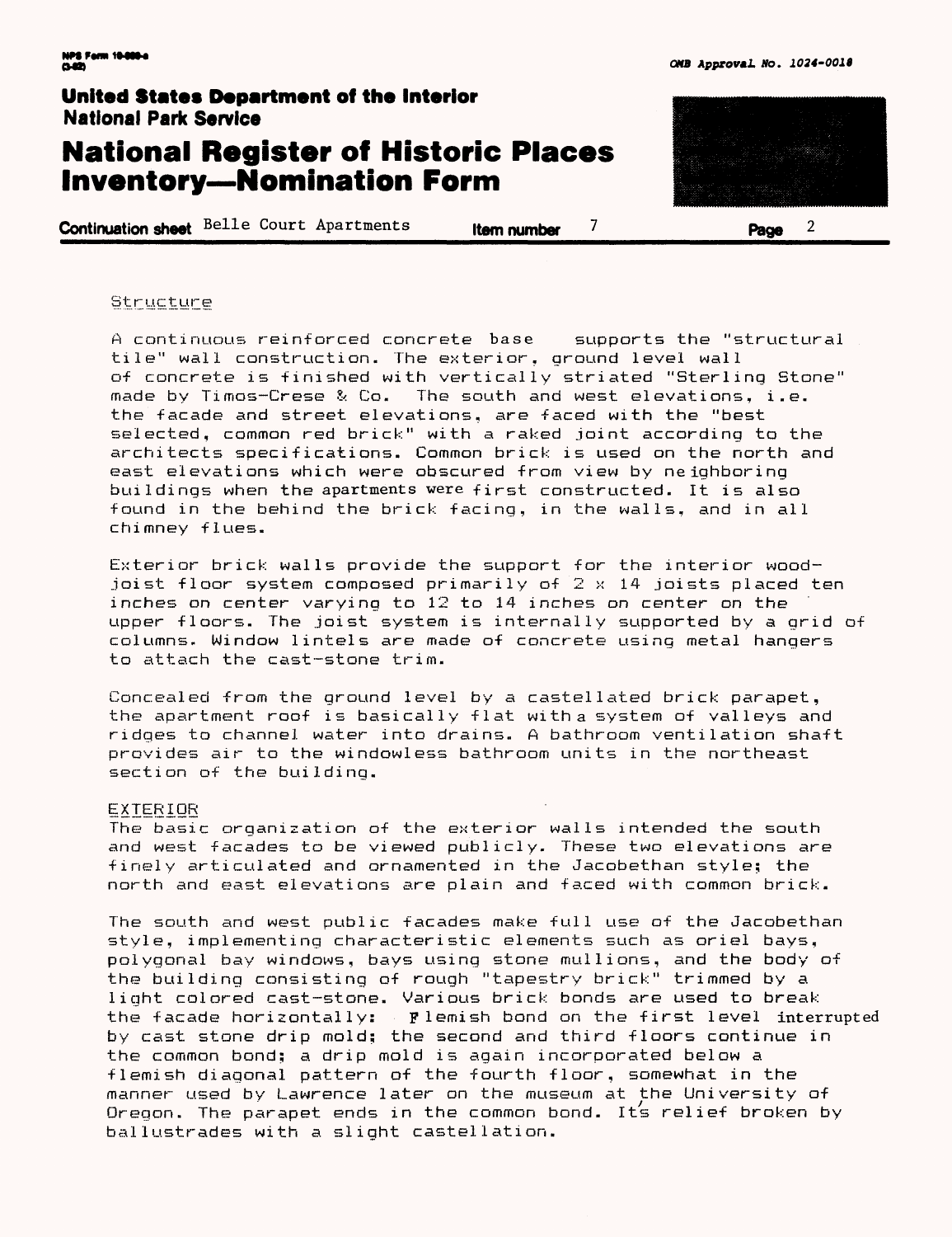# **National Register of Historic Places Inventory—Nomination Form**

**Continuation sheet** Belle Court Apartments **,..** *item number* 7 **Page** 



The south facade is virtually symmetrical with the exception of some variation of window types on the recessed wall. Polygonal bays are strong vertical features in the horizontal composition, and verticality is further emphasized by grouped windows consisting of a larger central window with side lights. Single openings appear on the diagonal walls. Adjacent to the bays are paired windows finishing this symmetrical pattern. The central entry features a round arched portico with a broken pediment adorned by a cartouche above fruit ladened cornucopia. Grouped windows of three further emphasize the entry's central placement. Crenel 1ation, castellation, and a ballustrade on the brick parapet correspond to each series of bays. The central ballustrade is further adorned by a cast-stone seal of arms.

The west facade oriented towards Trinity Place is ornamented by paired oriel windows extending from the second and third floors providing a balcony on the fourth. They are framed in wood and sheathed in galvanized sheet metal. The metal is formed into gothic motifs consisting of pointed arched panels, quatre-foil patterns and castel1ation articulating the parapet.

No significant alterations impair the integrity of the exterior facades. Fenestratian replacement has fortunately occurred only on the north and east elevations, some of the multi-pane over single lights replaced by  $2/1$ ,  $1/1$  or single-light casements, and the balconies have been enclosed with windows. The street stairs and entry are currently in disrepair. The banister from the walk has been removed leaving only the concrete piers in place. Lights at the top of the piers have been replaced by less robust posts and lights although retaining the original bases. The parapet has been altered. The original intermittent cast stone balustrades have been removed from the parapet, and resulting space has been partially filled in, creating the castellated effect that currently appears.

#### Interior

Floor plans of the apartment units are composed in seven basic configurations. The most elaborate (two-bedroom units) occupy the front end of the south wings. Proceeding through the central foyer, one enters the east-west <sup>Wings.</sup> leg of the `U' shaped corridors; all four floors correspond in this same circulation pattern. Stair wells are located at both ends of the east-west corridor accessing a ground level entry and continuing into the basement. All four floors were originally fairly consistent in plan, allowing for the requirements for an entry on the first floor. Each corner houses a unit which is consistent on each level. The wings of the "U' housed the two bedroom units with formal dining rooms. The polygonal bays were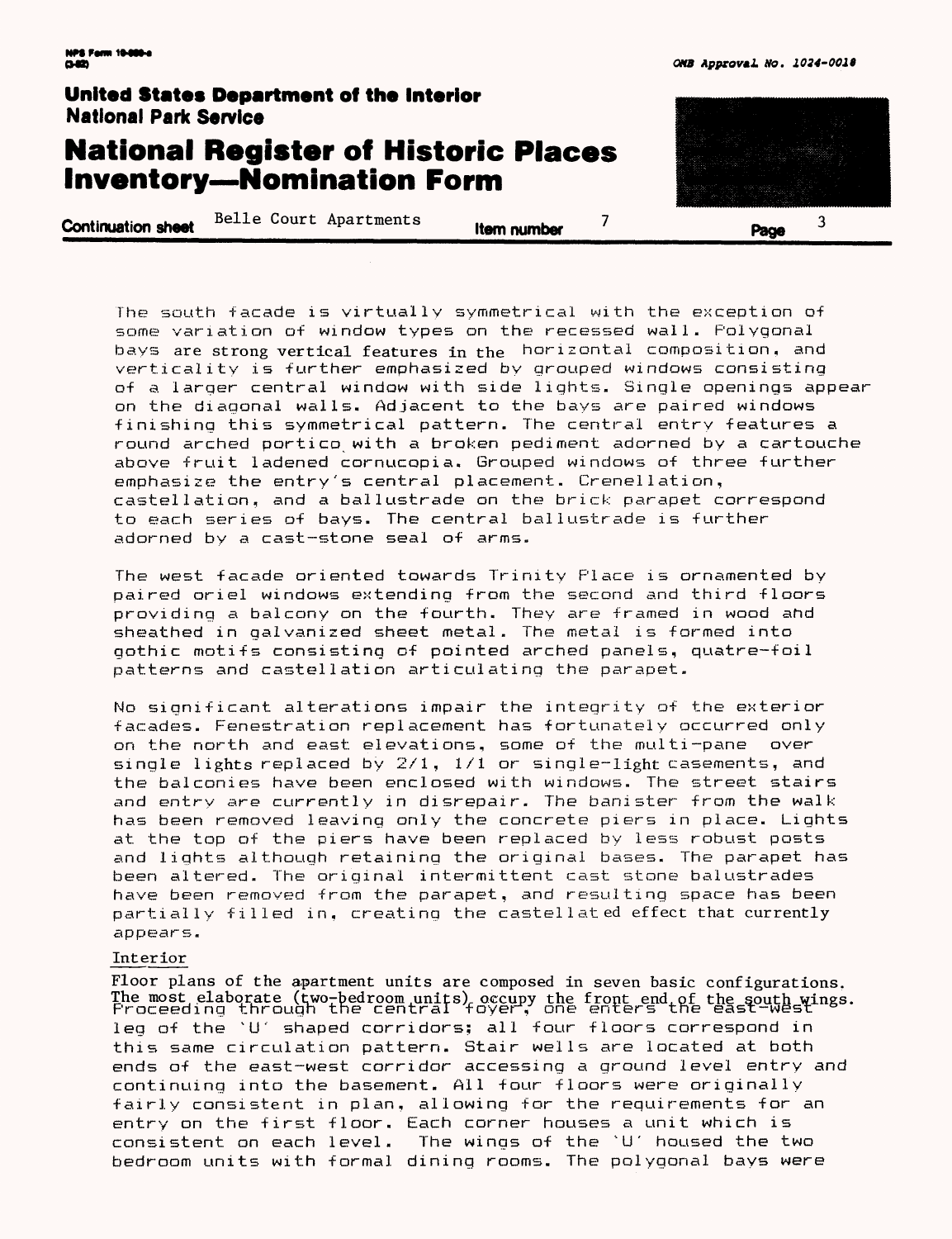# **National Register of Historic Places Inventory—Nomination Form**

**Continuation sheet** Belle Court Apartments **Item number 7 Page 4** 



used as the second sleeping quarters, many of these act as alcoves at present. Three units making up the northern wall once had open Tudor-arched balconies which have been fenestrated and opened to the interior. These units contain one bedroom with living and dining spaces. Central and northeast units lack a dining room. Units adjacent to the lobby are studio apartments with a kitchenette. The upper recessed units were originally one bedroom apartments, but have since been divided into studio and one bedroom units. All the southern units feature a formal dining room panelled to the plate rail. In contrast the northwest units with dining rooms more modestly panelled with a dado panel.

Interior finishes have in part been altered over the years. The only unit to be massively altered is the southwest unit of the fourth floor. Longtime owner, Isabella Kaufmann, occupied this space. It was modernized in the 1960's and opened to the adjacent studio apartment, which was occupied by her daughter.

The lobby originally had panelling that has been removed and replaced by a rough textured stucco. The mahogany entry door consists of multiple lights and displays side lights and fan lights. The vestibule and lobby floor are faced with a terra cotta colored tile. A modillioned cornice enhances the lobby ceiling.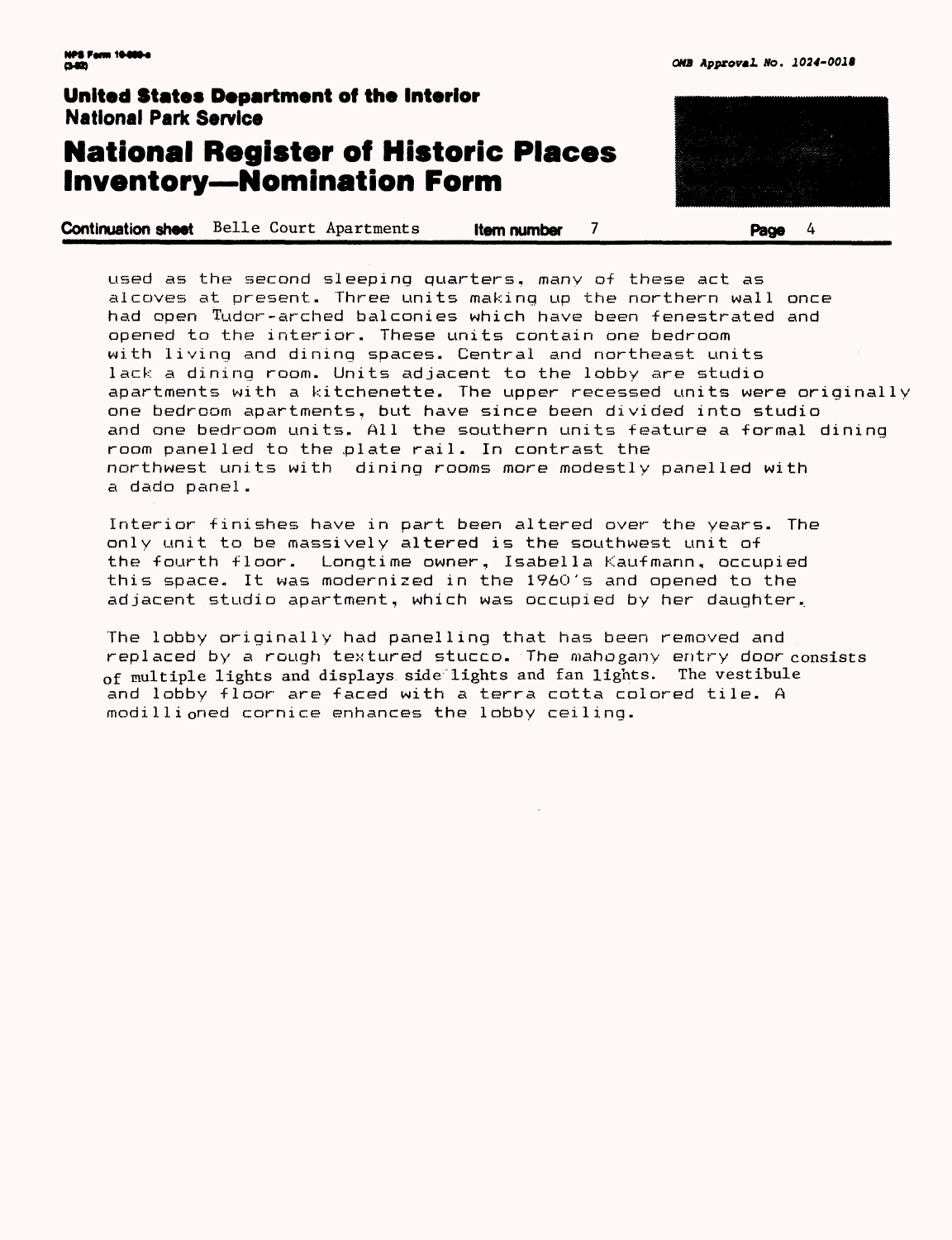# **8. Significance**



#### **Statement of Significance (in one paragraph)**

The Belle Court Apartment Building, located in the Nob Hill section of Portland, Oregon, was built in 1912. It is locally significant under National Register criterion "c" because it embodies the distinctive characteristics of the Jacobethan style and exemplifies the trend of the period toward large, first-class apartment buildings designed for the affluent city dweller. Nob Hill was rapidly developing in the early 1900s as an exclusive apartment district. The developers of the nominated property were Fred A. Jacobs and Harry Beckwith, both of whom came to Portland from San Francisco following the disastrous earthquake and fire of 1906. The two men combined their talents and capitalized on the development boom prompted in part by promotion of the Lewis and Clark Centennial Exposition of 1905. Their company, the Fred A. Jacobs Company, became a leading Portland real estate firm. The nominated property was developed by the Metropolitan Investment and Improvement Company organized by the Fred A. Jacobs Company. Belle Court, notcoincidentally, was built with the latest fire-proofing innovations. It was designed by the noted Oregon architect and educator, Ell is Fuller Lawrence, who, in 1914, became first dean of the School of Architecture and Allied Arts at the University of Oregon, in Eugene. The Belle Court Apartment Building is one of the limited number of Jacobethan style buildings in the city, and it clearly is among the best designed of its type.

The building's classically-framed entrance, its oriels, or projecting window bays, its heavily-mullioned windows, its red brick exterior face brick accented by stone and cast stone embellishments, and its formal facade organization and massing are characteristic elements of the Jacobethan style, which is one of the less commonly represented of historic period styles in Portland. The style is represented by 18 buildings in the City of Portland Historic Resources Inventory. Of these, the majority are educational buildings or apartment buildings. However, a private club building, the University Club (1913), designed by Whitehouse and Fouilhoux, is undoubtedly the most widely-known example.

Two waves of architectural design in the Jacobethan style are apparent from comparative analysis of the City's inventory. The earlier buildings date from about 1909 to 1913; the later ones were built after the First World War into the early 1930s. Most of the apartment buildings—five of them, were built in the earlier period. The most notable apartment buildings executed in the Jacobethan style were the Belle Court Apartments and the Trinity Place Apartments (1910), designed by William C. Knighton. The latter stands across the street (Trinity Place) from the nominated property. In plan and formal organization of facades, the two complementary features are similar, but Knighton's builiding is somewhat larger, in that it accommodates a greater number of units, and its elevations are busier, being generously embellished with quoins and balconies.

Belle Court exemplifies the trend of the period to construct commodious and grandly-appointed apartment houses for the affluent city dweller. The large apartment building was a relatively new type on the scene. In 1913, the city's leading newspaper reported the trend. "In high-class apartment building, the records of the Building Inspector's office show not only that there were more costly structures erected but also there were more fire-proof, or semi+fireproof apartment houses built in 1912 than in any previous year... Another attractive apartment house is being completed at Trinity Place for the Metropolitan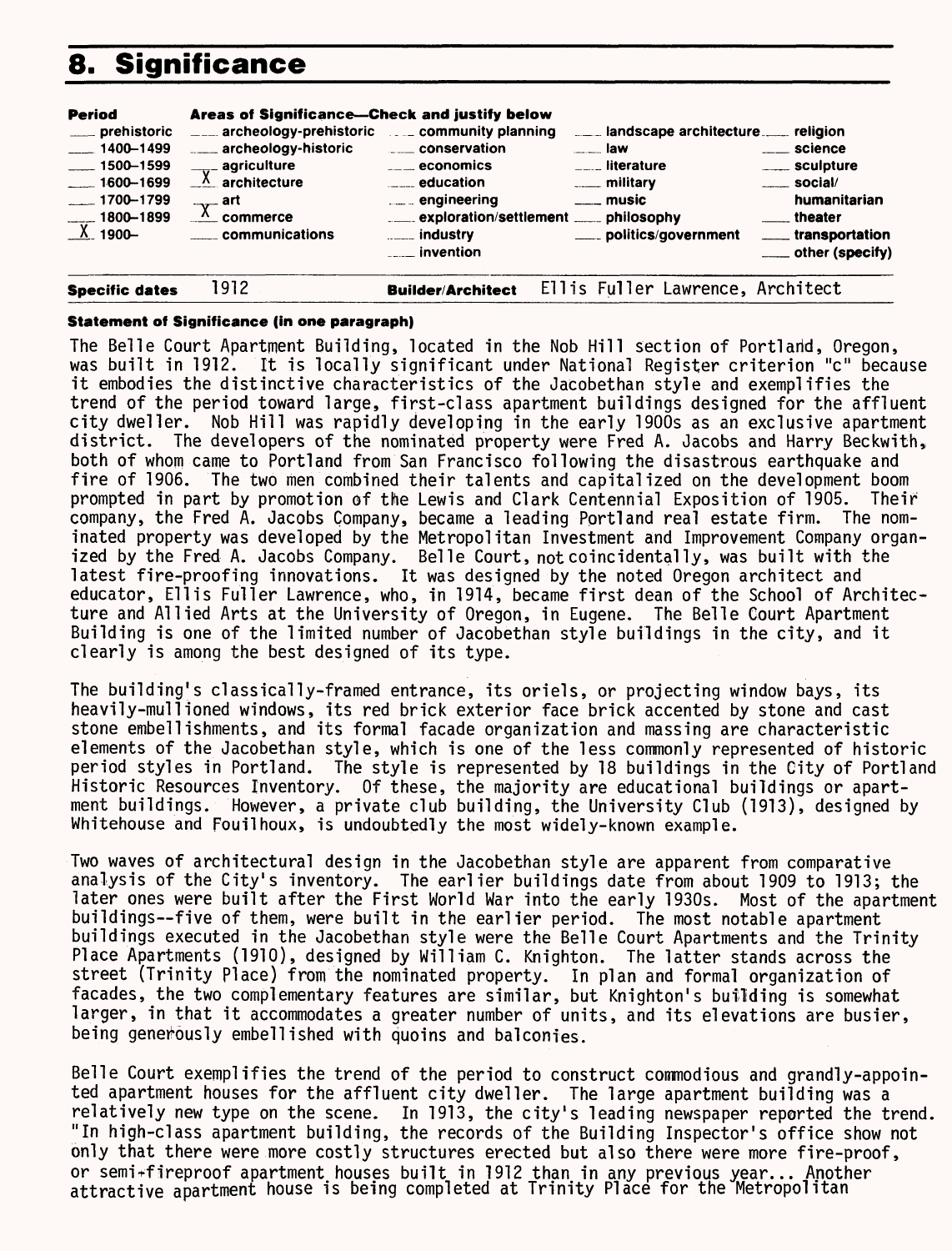# 9. Major Bibliographical References

See continuation sheet

|                       |                                                      | Acreage of nominated property less than one<br>Quadrangle name Portland, Oregon-Washington |                                      |                                                                                                                          |
|-----------------------|------------------------------------------------------|--------------------------------------------------------------------------------------------|--------------------------------------|--------------------------------------------------------------------------------------------------------------------------|
|                       | Quadrangle name                                      |                                                                                            |                                      | Quadrangle scale 1:24000                                                                                                 |
| <b>UTM References</b> |                                                      |                                                                                            |                                      |                                                                                                                          |
| 1,0 <br>Zone          | 5 2,4 2,3 0 <br>Easting                              | ן ס, ס, סן ד <sub>ו</sub> 4ן ס <sub>י</sub> 5ן<br><b>Northing</b>                          | в.<br>Zone                           | Easting<br><b>Northing</b>                                                                                               |
| c                     |                                                      |                                                                                            |                                      |                                                                                                                          |
| Ε                     |                                                      |                                                                                            |                                      |                                                                                                                          |
| G                     |                                                      |                                                                                            |                                      |                                                                                                                          |
|                       |                                                      | Verbal boundary description and justification                                              |                                      |                                                                                                                          |
|                       |                                                      |                                                                                            |                                      | The nominated property occupies Lots 8 through 11 of Block 277, Couch's Addition to Portland,                            |
|                       |                                                      | Multnomah County, Oregon. The area encompassed measures 100' x 200'.                       |                                      |                                                                                                                          |
|                       |                                                      | List all states and counties for properties overlapping state or county boundaries         |                                      |                                                                                                                          |
|                       | N/A                                                  |                                                                                            |                                      |                                                                                                                          |
| state                 |                                                      | code                                                                                       | county                               | code                                                                                                                     |
| state                 | N/A                                                  | code                                                                                       | county                               | code                                                                                                                     |
|                       |                                                      | <b>Form Prepared By</b>                                                                    |                                      |                                                                                                                          |
|                       |                                                      |                                                                                            |                                      |                                                                                                                          |
| name/title            |                                                      |                                                                                            |                                      | Elizabeth J. O'Brien and Melissa J. Darby, Historic Preservation Consultants                                             |
| organization N/A      |                                                      |                                                                                            |                                      | March 15, 1986                                                                                                           |
|                       |                                                      |                                                                                            | date                                 |                                                                                                                          |
| street & number       |                                                      | 912 East Third Street                                                                      |                                      | 503/243-1923<br>telephone                                                                                                |
| city or town          | Newberg                                              |                                                                                            | state                                | Oregon 97132                                                                                                             |
|                       |                                                      |                                                                                            |                                      |                                                                                                                          |
|                       |                                                      |                                                                                            |                                      | <b>State Historic Preservation Officer Certification</b>                                                                 |
|                       |                                                      | The evaluated significance of this property within the state is:                           |                                      |                                                                                                                          |
|                       |                                                      |                                                                                            |                                      |                                                                                                                          |
|                       | national                                             | state                                                                                      | $\underline{\lambda}$ local          |                                                                                                                          |
|                       |                                                      |                                                                                            |                                      | As the designated State Historic Preservation Officer for the Mational Historic Preservation Act of 1966 (Public Law 89- |
|                       |                                                      |                                                                                            |                                      | 665), I hereby nominate this property for inclusion in the Mational Register and certify that it has been evaluated      |
|                       |                                                      | according to the criteria and procedures set forth by the Nallerial Hark Service.          |                                      |                                                                                                                          |
|                       | <b>State Historic Preservation Officer signature</b> |                                                                                            |                                      |                                                                                                                          |
|                       |                                                      | Deputy State Historic Preservation Office                                                  |                                      | September 26, 1986                                                                                                       |
| title                 |                                                      |                                                                                            |                                      | date                                                                                                                     |
|                       | For NPS use only                                     |                                                                                            |                                      |                                                                                                                          |
|                       |                                                      | I hereby certify that this property is included in the National Register,                  |                                      |                                                                                                                          |
|                       |                                                      |                                                                                            | Enteroid Milen<br>Mahilonal Assister | $1/-6-86$<br>date                                                                                                        |
|                       | the National Register                                |                                                                                            |                                      |                                                                                                                          |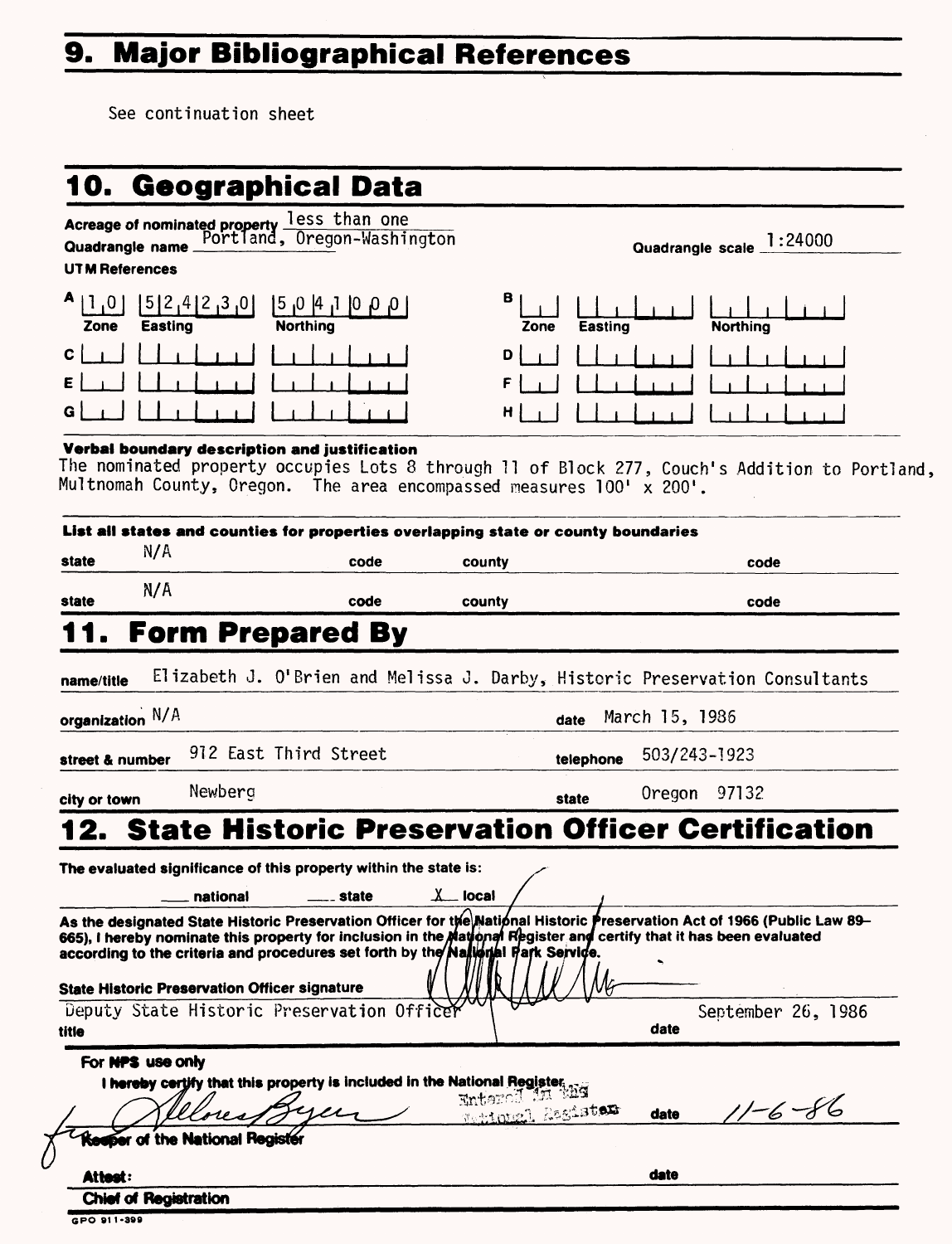## **National Register of Historic Places Inventory—Nomination Form**

**Continuation sheet** Belle Court Apartments **Item number** 8 **Page** 2

Investment and Improvement Company organized by the Fred A. Jacobs Company. The building contains four floors and is semi-fireproof, equipped with all modern conveniences." (The Oreqonian, January 1, 1913, page 2.) Belle Court was constructed at a cost of \$85,OOO.

The modern conveniences of the time included an elevator and seven electric dumb waiters. The dumb waiters are no longer in operation. When they were installed they each had a 1OO pound capacity, with a speed of 10O' per minute. They ran on 220 volt, 60 cycle, 1/2 horsepower engines, and operated from the basement to the kitchens. Their main function may have been to deliver fire wood for the wood cook stoves which were installed in each kitchen.

The bathrooms featured tiled surfaces and vitro-ware fixtures. The bowl was syphon action. Passive vents with outlets on the roof were located in the windowless bathrooms.

There were twelve "disappearing beds' called for in the specifications that were ventilated as well. "Each of the 12 disappearing beds (not wall beds) shall be provided with ventilation. The arrangement in general as follows: Place a 6 x 8 brass plated register face in the panel on the bed enclos ure for the intake of air. Run vents of standard asbestos covered heater pipe from the top of the bed casing to the outside or the attic space." (Specifications for Belle Court Apartments, City of Portland Building Bureau Microfilm Files).

The fire-proofing precautions included tin clad fire doors, and tin flashed fire walls. The ceilings o'f the elevator and the ceiling of the whole basement were metal lined. The elevator shafts, dumb waiter shafts and the ventilation shafts were lined with galvanized iron. Fire doors were installed for all the openings into the boiler room and elevator and interior openings in stair halls, and at all openings in the dividing wall. The specifications for the boiler were as follows? "The boiler shall be lined with 4" standard fire brick laid in fireclay, for a height of 18', commencing two feet below the smoke inlet. The smoke inlet shall have a 4" ring of firebrick, All flues, except where lined with firebrick, shall be plastered smooth inside their full height." (City of Portland Buildings Bureau microfilm and card fi1es.)

At the time Belle Court was constructed, the Nob Hill area was experiencing a period of growth, from a exclusive district of large mansions and landscaped gardens to a more densely populated neighborhood with high class four story brick apartments. One of the finest and earliest of these grand apartment dwellings is Trinity Place, located across the street from Belle Court. It is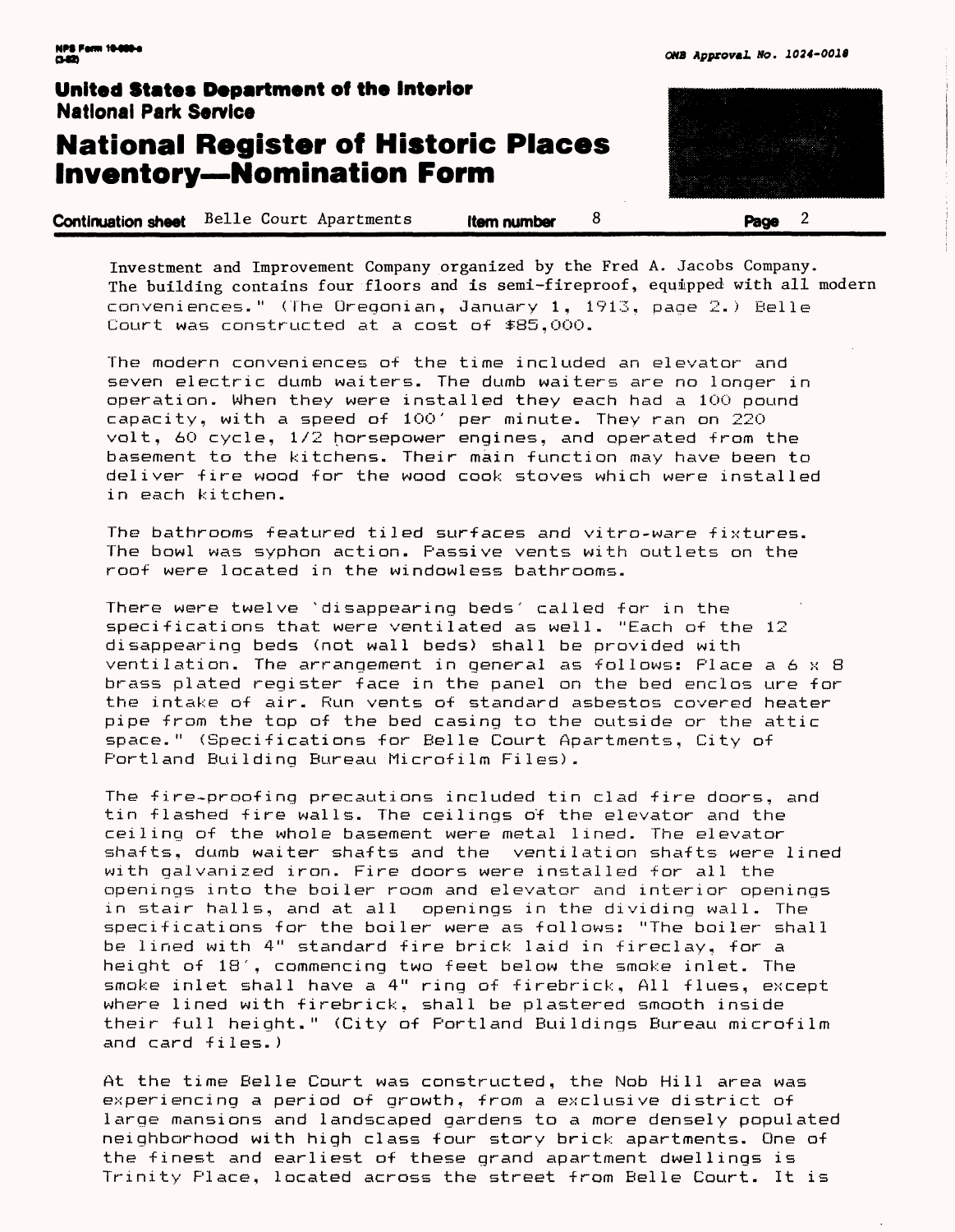# **National Register of Historic Places Inventory — Nomination Form**

| <b>Continuation sheet</b> | Belle Court Apartments | Item number | Dacia |
|---------------------------|------------------------|-------------|-------|
|                           |                        |             |       |

also Jacobe than in style, and was built in 1910. By 1912 this area was considered an apartment district. The Qreggnian of January 1, 1913. pg. 2 states "During this year there was a notable expansion of the apartment house district on the west side which Trinity Place is about the center." The article recognizes Belle Court as one of the finest built that year.

Trinity Episcopal Church had relocated to the Nob Hill area, on the lots just north of Belle Court in 1907, and was the benefactor of the wealthy residents of the neighborhood. E.K. MacColl states that "by 1900 Trinity Episcopal Church was Portlands most socially prominent house of worship." (pg. 29). On page 176 he states "If the Arlington Club provided the social cement for Portland's gentile elite, Trinity Episcopal Church furnished the religious ties that bound them even more closely together." Not surprisingly, Harry Beckwith, one of the developers of Belle Court, was a member of Trinity Episcopal.

Belle Court is significant due to its association with Fred Jacobs and Harry Beckwith. The story of their success illustrates the entrepenural spirt of pre-war America. Portland's population had experienced an 80% increase in the years between 1905 and 1907. (MacCol 1, 1976, pg. 389.) Harry Beckwith and Fred Jacobs capitalized on the new growth and development Portand was experiencing. According to their advertisement in Polk's 1909 Portland Directory, the Fred A. Jacobs Co. was the "Largest Realty Operator in the Pacific Northwest." (p. 72). They put their first property, Belle Crest, on the market in 1909. (Joseph Gaston, Portland, Its History and Builders, S.J. Clark Publishing Co., 1911. Vol. 2, p. 118.) By 1911 they had handled fifteen subdivisions encompassing over one thousand acres. In 1913 they constructed the Errol Heights Railway Company. It was built to service a sub division they were developing. They had hoped to sell the line to the Railway Light & Power Company once it was established, but the company refused all attempts by the developers to sell them the line. The Fred Jacobs Co. assumed all costs and no fare was charged the passengers The line operated until 1929. (John T. Labbe, 1980, pq. 158-159).

Fred Jacobs was a manager of the Germania Life Insurance Company in San Francisco. He was the youngest man in the company to attain a managerial position. After the earthquake in 1906 he left San Francisco and moved to Portland. He worked in the insurance business for about a year and then with Oliver Stine went into the real estate business. In 1908 Harry Beckwith bought out Oliver Stine's share of the business. From that point on the company's success was phenomenal. Harry Beckwiths business sense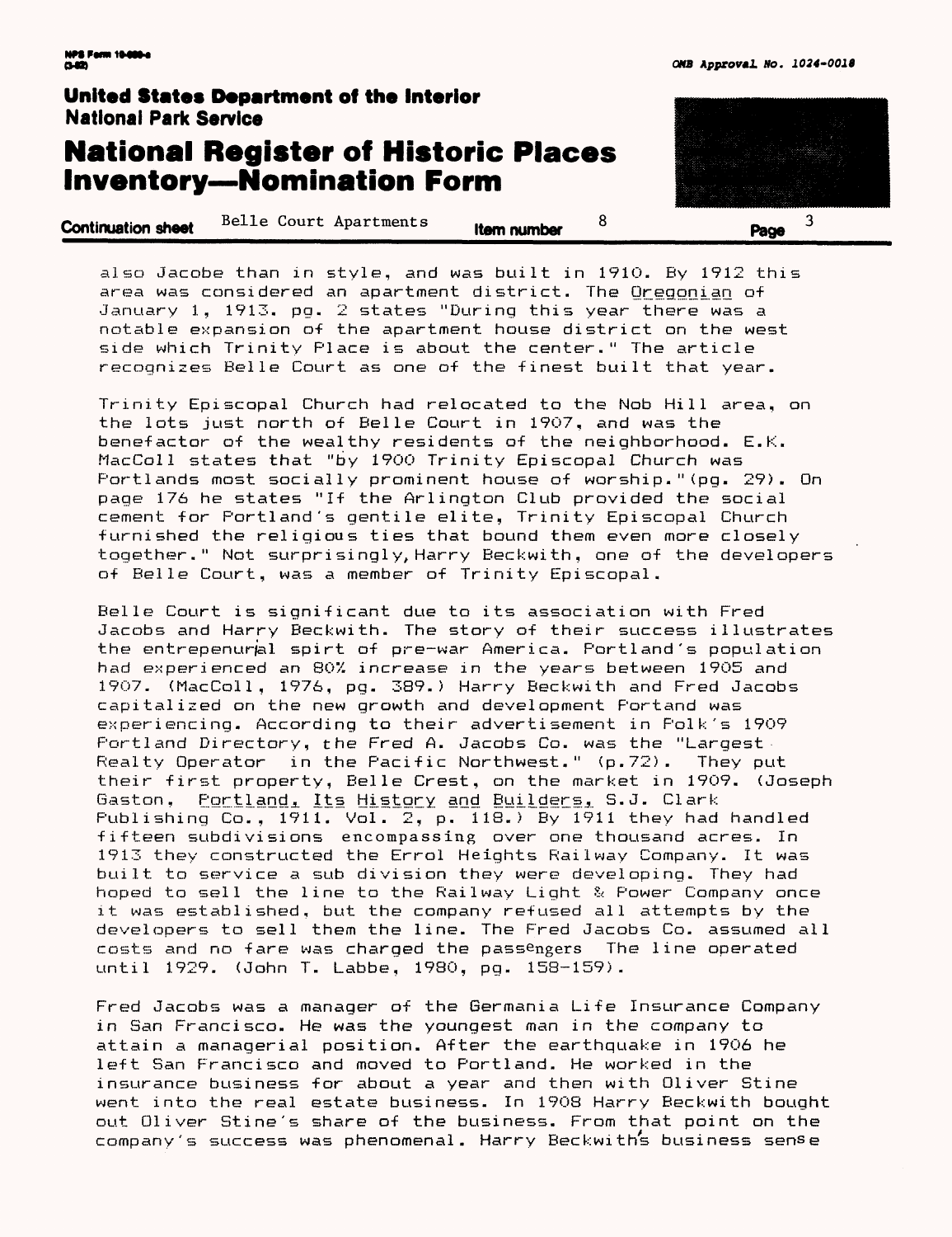# **National Register of Historic Places Inventory—Nomination Form**

**Continuation sheet** Belle Court Apartments **item number 8 Page** 4

and salesmanship skills catapulted the business within three years to one of the largest real-estate firms in Portland.

Harry Beckwith learned his salesmanship skills selling dictionaries for the John Wanamaker Century Dictionary campaign. He worked in New York from 1900 to 1903, when he came west with the field force of the John Wanamaker Company and was on the road selling dictionaries until 1906. He settled in San Francisco, but lost all his belongings in the major earthquake and subsequent fire in April of that year. Several days later he arrived in Portland, nearly pennyless. He was associated with several business enterprises before he entered into the real-estate business with Fred Jacobs in 1908. The company grew rapidly, due in part to their salesmen. "They have without a doubt the finest sales organization on the coast, including over fifty men, many of whom were old Wanamaker salesmen." (Joseph Gaston, Portland, Oregon, Its History and Builders. S.J. Clark Publishing Co., 1911, Vol. II, pg. 118.)

Harry Beckwith was a native of Quebec. Canada. He was born June 16, 1878. His father was in the publishing business, and his mother was English and the daughter of a ship owner. He attended Upper Canada College and McGill University. Athletics was his main interest in school. He was captain of the football team, and played on the school cricket and baseball teams, and played on the Montreal football team which won the championship of Canada. He was on the crew of the rowing club of Toronto which won the championship of Ontario. He was a member of the Royal Canadian Yacht Club of Toronto and in numerous other boating clubs.

The property is significant for its associations with architect and educator Ellis Fuller Lawrence. "Important buildings of his design are found in many Pacific Coast cities, and the quality of his work has won for him a notable professional reputation." (Encyclopedia of Northwest Biography, The American Historical Co., New York,~l94l. Vol. 2, pp. 217-218). Among his accomplishments are the founding of the School of Architecture and allied Arts at the University of Oregon in 1914. He conceived the master plan of the campus, and designed all the major buildings constructed as part of the master plan.

He was a prolific architect, knowledgable in several styles including Arts and Crafts, 20th Century Gothic, 20th Century Italian Renaissance, 20th Century Georgian and English Cottage. Belle Court is the only example in Portland of a Jacobethanstyle building which he designed. It is also the only apartment building in the City of Portland Inventory which he designed. He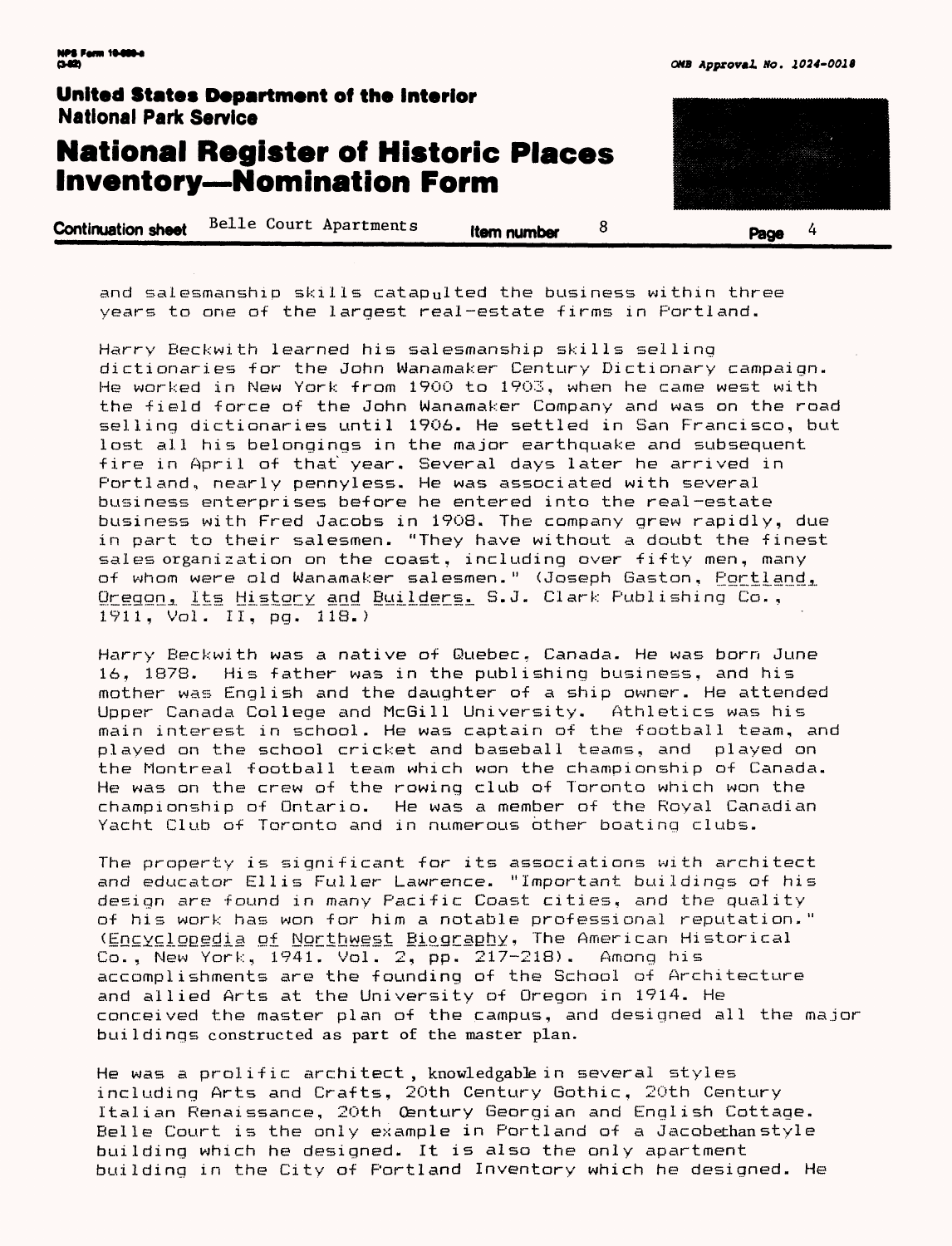# **National Register of Historic Places Inventory—Nomination Form**

**Continuation sheet** Belle Court Apartments is **them number** 8



was thirty three when Belle Court was built. It represents one of his early buildings. However, his talent was well developed at this time. He had already designed at least seven buildings in the Portland area, including a church and the Albina Library.

Lawrence was educated at Massachusetts Institute of Technology. He received a Bachelors of Science degree in 1901, and a Master of Science degree in 1902. After finishing his degrees he spent a year in France and apprenticed in several offices on the east coast. In 1906 Lawrence planned to pursue his career in San Francisco, but the earthquake of that year altered his plans. Instead he came to Portland and joined the firm of MacNaughton, Raymond and Lawrence. For several years he practised alone at which time he designed Belle Court. He later formed a partnership with Mr. Holford. This partnership lasted for many years.

The Metropolitan Investment and Improvement Company, under the ownership of the Fred A. Jacobs Company, sold Belle Court in 1928 to C. M. nad Lisa Christenson.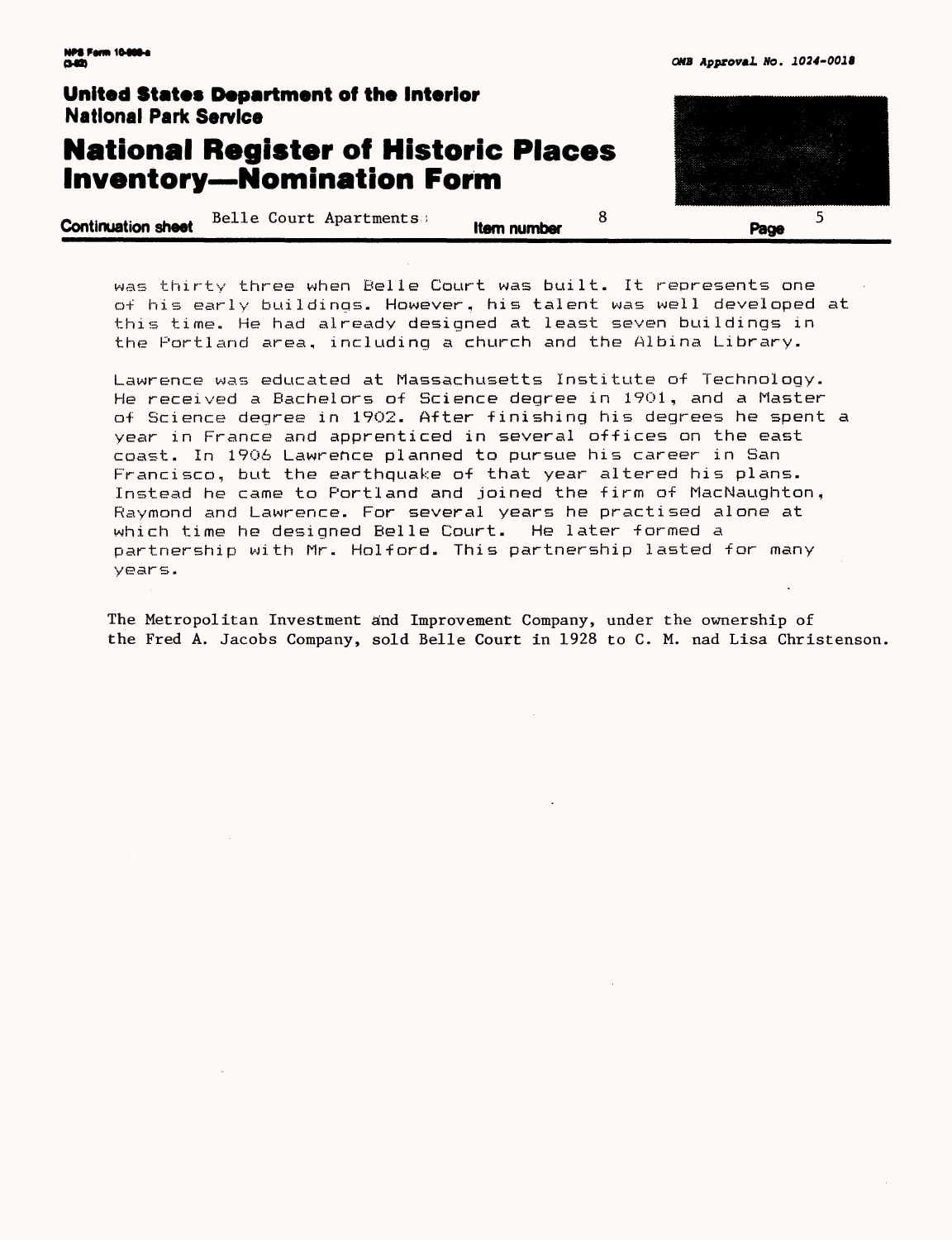# **National Register of Historic Places Inventory—Nomination Form**

**Continuation sheet** Belle Court Apartments **Item number 9 Page**



BIBLIOGRAPHY

- Carey, Charles Henry. History of Oregon, The Pioneer Historical Publishing Co., 1922. p. 117; 569.
- Encyclopedia of Northwest Biography. The American Historical Co., New York, 1941, p. 217-18.
- Gaston, Joseph. <u>Portland, Oregon and its Builder</u>s, S.J. Clarke Publishing Co., 1911, Vol. II, p. 118.

Historic Resources Inventory, Ciity of Portland, 1982.

- Labbe, John T. <u>Fares, Please, Those Portland Trolly Year</u>s, The Caxton Printers. Cal dwell Idaho. 1980. p. 158.
- MacColl, E. Kimbark. The Shaping of a City: Business Politics in Portland 1885-1915. Georgian Press Co., Portland, 1976.

Oregonian, Saturday January 1, 1910. p. 3.

Oregonian, January 1,  $1913$ , p.  $2$ .

Polk, R.L. Portland City Directory, R.L. Polk and Co. Publishers; 1909.

Sanborn Fire Insurance Maps, Portland 1928.

Mi seel 1 aneons

Interview, Gerda Wyden, March 12, 1986.

Belle Court Apartments Specifications, E.F. Lawrence 1912. City of Portland Building Bureau Microfilm Files.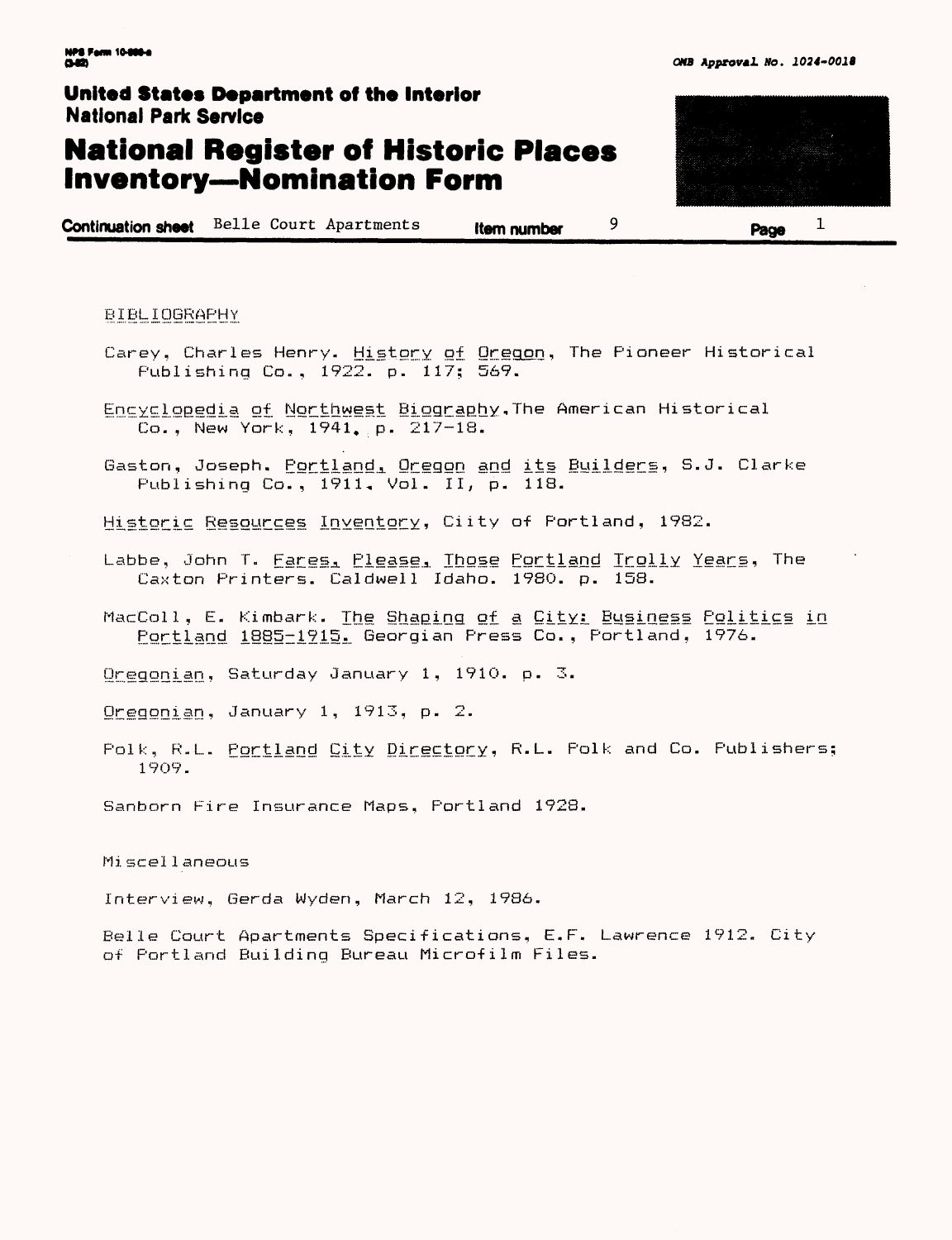